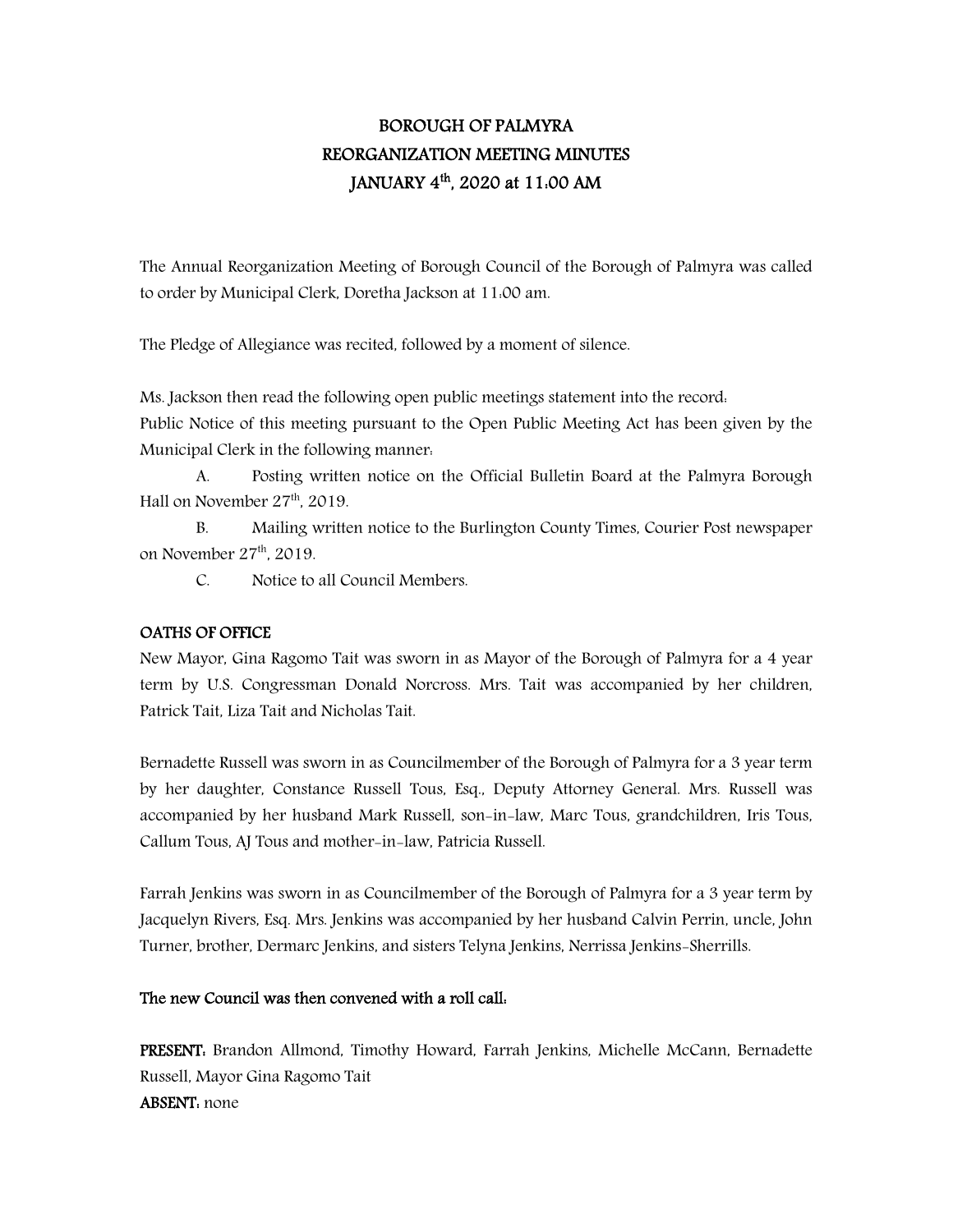Mayor Tait indicated there was a council vacancy due to her taking the Mayoral seat. Mayor Tait indicated that at the December 5<sup>th</sup>, 2019 Borough Council meeting council received a list; from Mrs. Allie Rossignol of the Palmyra Democratic County Committee; of individuals to consider filling the seat of the unexpired term of Councilwoman Gina Ragomo Tait. (Term to expire December  $31<sup>st</sup>$ , 2020.) The following were the names on the list.

Dr. Laura Craig Cloud Dwayne Robinson Allie Rossignol

Mayor Tait opened the floor for nominations for the vacant council seat.

Mr. Howard nominated Dr. Laura Craig Cloud to fill the vacant council seat.

Hearing no more nominations, Mayor Tait closed the nominations.

Mayor Tait asked for a motion to accept the nominee, Dr. Laura Craig Cloud to fill the vacant council seat. Mr. Howard made a motion to accept the nominee for Dr. Laura Craig Cloud to fill the unexpired council seat of Gina Tait. Mrs. Russell second the motion. Mayor Tait asked for a roll call vote to approve Dr. Laura Craig Cloud to fill the unexpired council seat of Gina Tait.

At the call of the roll the vote was:

# AYES: Mr. Allmond, Mr. Howard, Mrs. Jenkins, Mrs. McCann, Mrs. Russell NAYES: none

## Mayor Tait opened the floor for nominations for Council President.

Mrs. McCann nominated Timothy Howard for Council President.

Hearing no more nominations, Mayor Tait closed the nominations.

Mayor Tait asked for a motion to accept the nominee, Timothy Howard as Council President. Mrs. McCann made a motion to accept the nominee Timothy Howard as Council President. Mrs. Russell second the motion.

At the call of the roll the vote was: AYES: Mr. Allmond, Mr. Howard, Mrs. Jenkins, Mrs. McCann, Mrs. Russell NAYES: none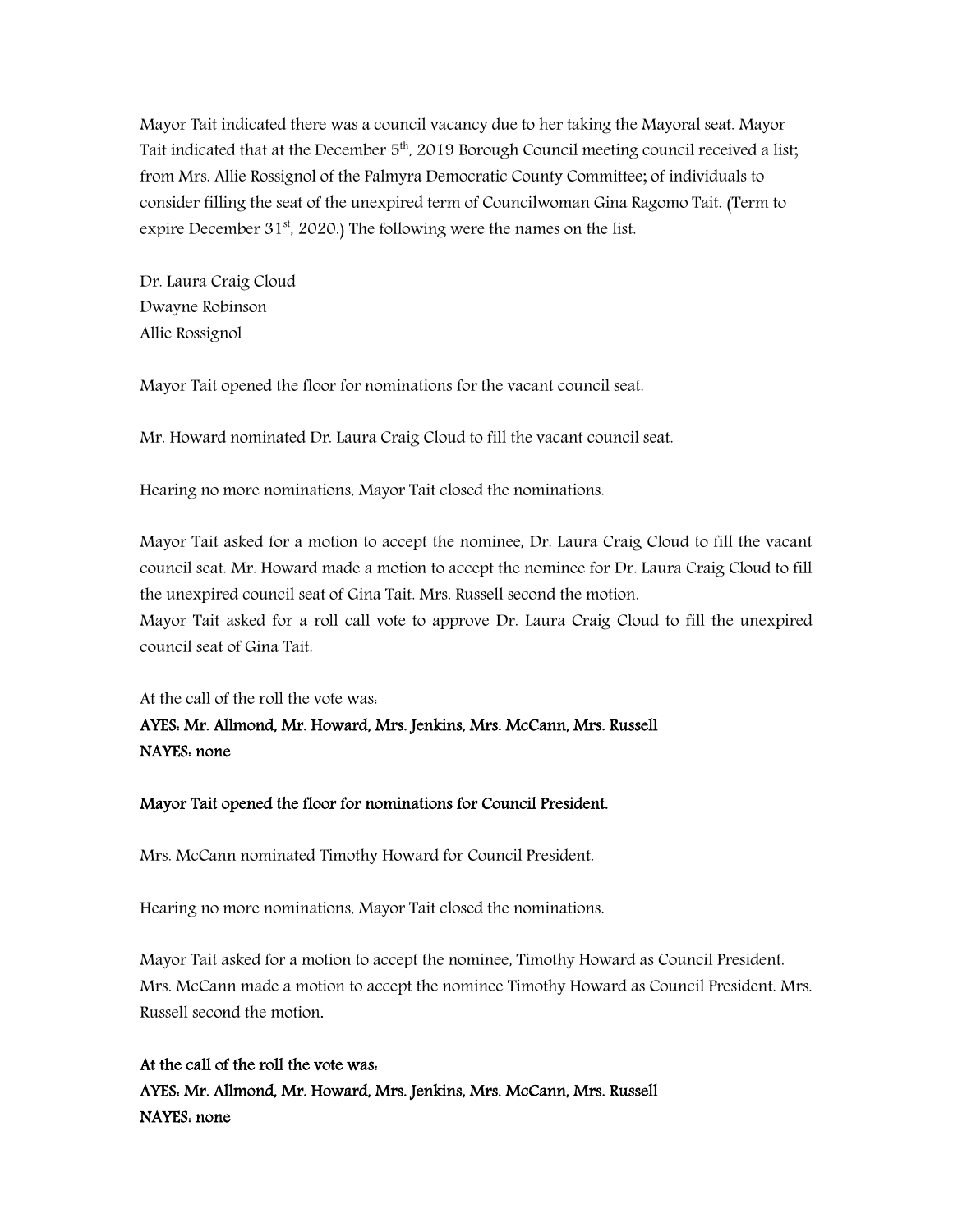Congratulations to Mr. Howard our new Council President.

Mr. Howard was sworn in as Council President of the Borough of Palmyra by U S Congressman Donald Norcross. Mr. Howard was accompanied by his son Malik Howard and his grandson William Jr.

#### ACKNOWLEDGEMENT OF DIGNITARIES

Mayor Tait acknowledged special guests in the audience, U.S. Congressman Donald Norcross, Burlington County Freeholder Balvir Singh; Chief of Police, Scott Pearlman; Chief of the Fire Department, Rick Dreby; Deputy Fire Chief Allen Zimmerman; Palmyra School Board Vice-President, Mark Russell; Riverton Mayor Suzanne Cairns Wells; former Councilwoman Mindie Weiner, Riverton Councilman Jim Quinn.

#### STATE OF THE BOROUGH ADDRESS - Mayor Gina Ragomo Tait

Mayor Tait stated this year the Borough stayed under 2% for tax increase, thus assuring the residents that the Borough is running very efficiently with their tax dollars. Mayor Tait noted we have continued major road improvements with the 1.1 million in grant money we received. Our engineers from ERI have worked diligently with the utilities PSEG and NJ American Water to lower the cost of road repairs for the taxpayers. We will be tackling Temple Blvd this spring and additional road improvements are planned. A solution for the flooding on Temple Blvd is a Rain Garden with a basin underneath to hold excess runoff water, this project is also funded by a grant from the state.

Mayor Tait stated, redevelopment has been excitingwith the old PNC Bank property. The final stage of obtaining the property will be coming soon. This project will enable a local businessman to begin construction/ renovations on the property. Mayor Tait noted on the Redevelopment area on South Side of Rt. 73, we have obtained a Redeveloper with the help of Tony Finely of the Department of Environmental Protection. Council authorized a conditional redevelopment agreement with Stock Development Group, Inc. and we have extended that conditional redevelopment agreement for an additional 120 days so the redeveloper can continue his due diligencewith the Fillet property and the contamination. We are waiting on many results from the Redeveloper to see when and if the project is a good fit for them and what can be placed in the redevelopment area. Mayor Tait also noted the Land Use Board took action to authorize a study to see if the old K of C building qualifies as an area in need of redevelopment. Mayor Tait indicated additional exciting news will be forthcoming.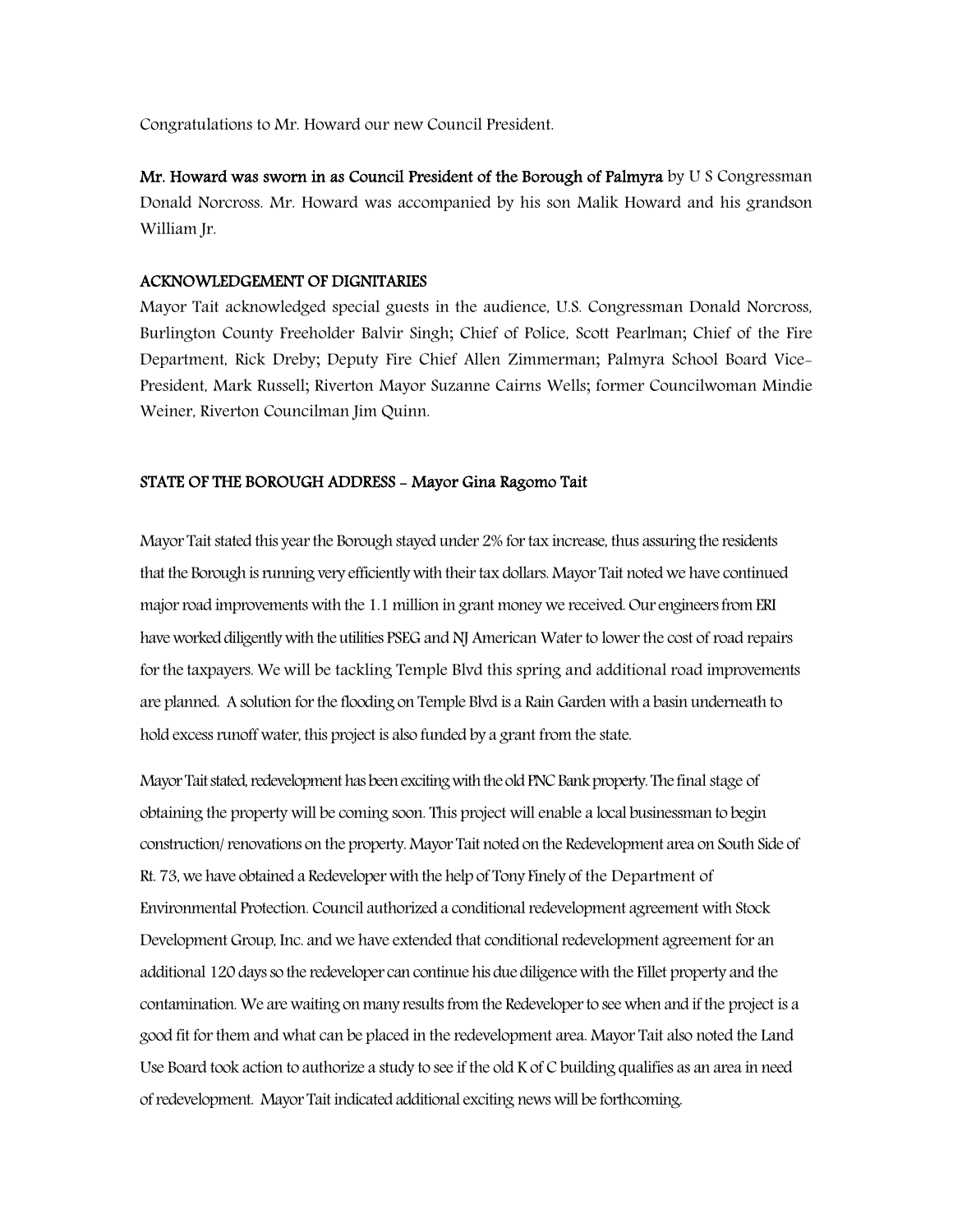Mayor Tait stated the parking issues were addressed by Council and should be put into place after some fine tuning with the local businesses input. Mayor Tait said it should occur in the first quarter 2020.

Mayor Tait indicated the Borough is working with the community's nonprofit organizations and volunteers on a grant to bring the community together. She indicated there were several meetings with great turnout and the 2nd stage of the grant was submitted on December  $6<sup>th</sup>$ , 2019. Mayor Tait noted we were just notified that Palmyra made it to the next step which includes a site visit by the organization that is offering the grant. Great job done by all!

Mrs. Tait indicated she would like to see movement towards encouraging Palmyra residents to get involved in community projects; volunteering is the key to making the Borough run smoothly, attracting new business, and bringing in new residents. Mayor Tait stated she would be holding get to know your neighbor gatherings all over town once the weather breaks. "I feel that if everyone knows and cares about their neighbors, people will take more interest and ownership of Palmyra." Mayor Tait also indicated she would like to have a Mayor Advisory Board that could make recommendations regarding what the Borough could do to make Palmyra better.

Mayor Tait stated all should keepupdated with the Borough's website regarding the things happening around town, and do not hesitate to email or call her with and concerns or ideas.

#### **CORRESPONDANCE**

Mayor Tait asked Ms. Jackson if there was correspondence for Borough Council. Ms. Jackson indicated yes and acknowledged the following:

Letter from Laine Rankin, NJDOT- Division of Local Aid and Economic Development Letter from Melanie R. Walter, Chairperson- Local Finance Board, State of New Jersey Notification from Ivan Alvarez, DEP Emergency Management Program Email from Erick Estrada, Transform South Jersey, Heart & Soul Program and A Thank-You Note from Linda Yansick An email from Mrs. Arnold regarding Land Use Board appointments

President Howard asked Mr. Gural if the letter received from the Local Finance Board indicated the specific charges according to the statutes had to be resubmitted. Mr. Gural indicated, yes; to be more specific regarding the actual violations of the law. Mr. Rosenberg indicated that was correct as stated by Mr. Gural; the Borough should specify the specific ethical violation and have an individual sign the complaint which should then be resubmitted.

Mayor Tait indicated a new section has been added to the agenda. Mayor Tait notes that heading is Redevelopment Update.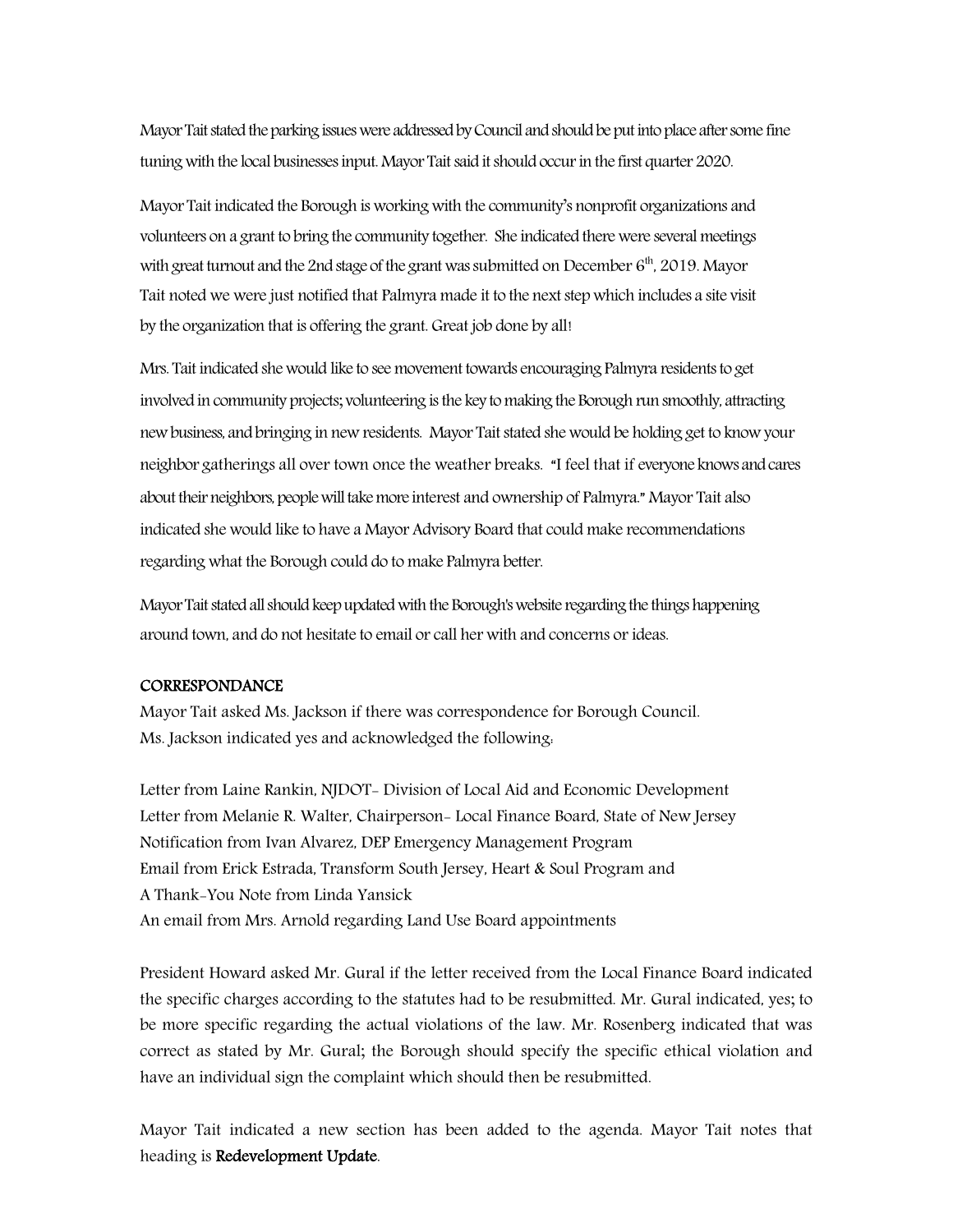Mayor Tait asked Mr. Gural to explain. Mr. Gural stated this new section on the agenda will be used to update everyone regarding any redevelopment matters pending before the governing body also to keep everyone informed as to what is occurring with our redevelopment projects. Mr. Gural stated we will not be holding separate meetings for redevelopment but instead will incorporate that subject into our regular meetings so as much time as needed to any particular topic will be available and all will be informed without having to attend any additional meetings. Mr. Gural indicated Mayor Tait during her Borough address updated two of our current redevelopment projects.

#### PUBLIC COMMENT

Mayor Tait indicated moving forward we will be having only one public comments session which you will be able to address any item on the agenda on anything you wish to bring before the governing body. Mayor Tait indicated she wanted to give everyone the opportunity to share their ideas or thoughts and not have to sit thru the entire meeting to do so if they choose.

Mayor Tait then asked for a motion to open the Public Portion.

Mrs. Russell made a motion to open the public portion for comments. President Howard second the motion

All members present voted in favor of the motion

Mr. Rader- Harbour Drive- Mr. Rader asked if when resolutions and ordinances are first introduced in writing on the council meeting agenda is there a requirement that they be read aloud before a motion to accept is made. Mr. Rosenberg indicated no, there is no requirement for them to be read. Mr. Rader asked if the invocation would be eliminated at all council meetings. Mayor Tait indicated today it was not on the agenda, and no decision has been made moving forward. Mr. Rader indicated Resolution 2020-50 appoints three chaplains for the Police Department. Mr. Rader suggested perhaps that could be coordinated for Borough Council. Mr. Rader indicated eliminating the second public portion he felt eliminates additional comments people may have to say.

Ms. Weiner – Charles Street- Ms. Weiner stated she thought it was wonderful to move the public portion to the beginning and it was a benefit to all residents, she noted it was good the people would be able to speak their thoughts and not have to wait until the very end as some meetings can be quite long. Ms. Weiner also noted that people come here for Borough business and religion in this setting she felt was offensive. Ms. Weiner congratulated and wished all of Council well.

Balvir Singh - Burlington County Freeholder- Mr. Singh wished the Borough, Mayor and Council well and noted he was looking forward to working with all. Mr. Singh indicated at their meetings they have two public comments sections and he felt they lose people and comments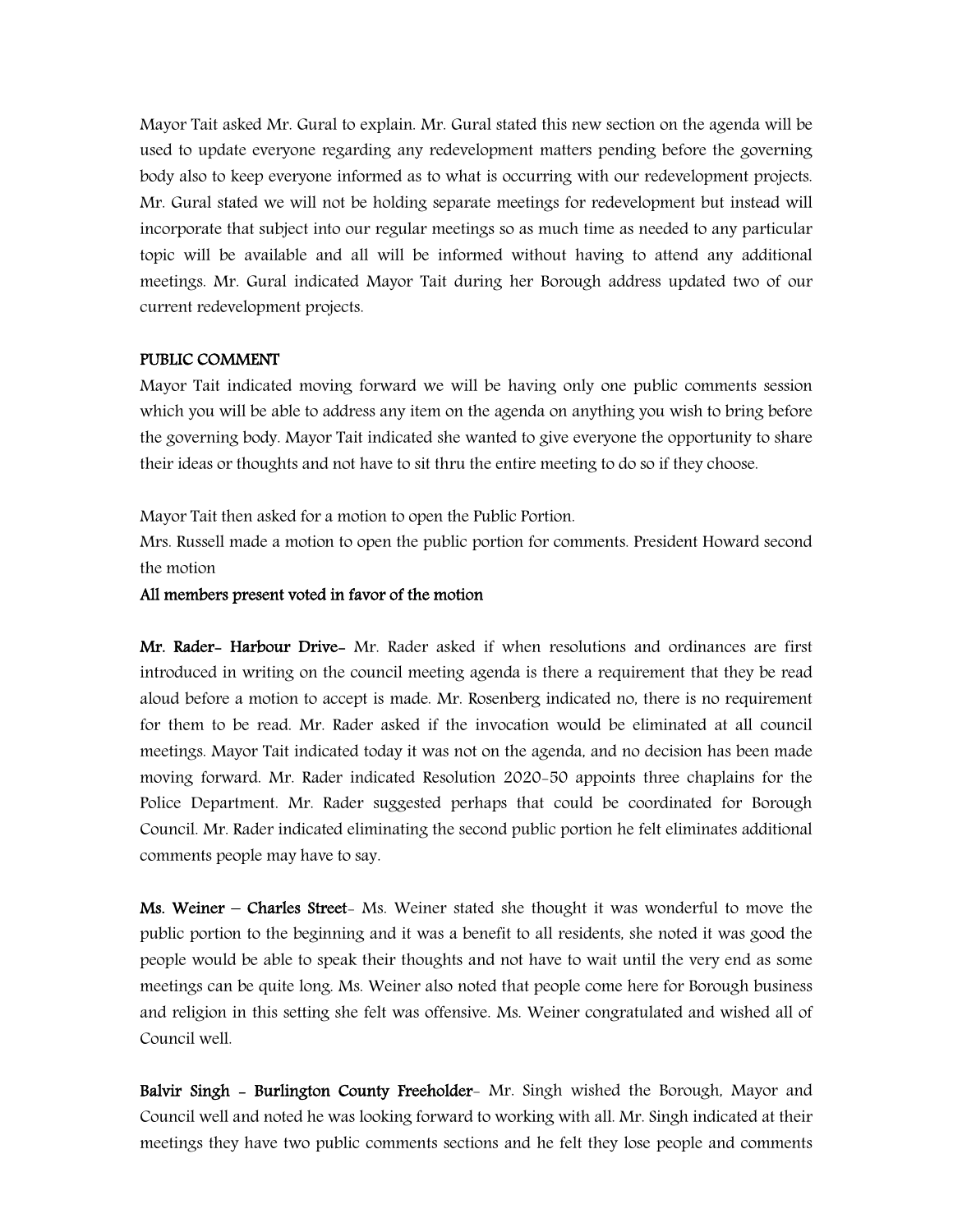because people have to wait to the second comment portion to speak and they don't have time to sit thru a two and half hour meeting to express a problem or concern. Mr. Singh indicated it was thoughtful to allow people to comment earlier in the meeting.

No one else from the public wishing to be heard, Mrs. Russell made a motion to close the public portion, President Howard seconded the motion.

All members present voted in favor of the motion.

#### DISCUSSION ITEMS - NEW BUSINESS

- A. Council Committees Appointments
- B. Mayor's Annual Appointments
- C. Annual Citizen Appointments
- D. Notice of Annual Borough Council Caucus Meeting and Regular Meeting Dates

#### Mayor Tait then read the following:

#### Mayor's Annual appointments

| Borough Administrator/Human Resource Officer        | John Gural              |
|-----------------------------------------------------|-------------------------|
| Board of Health Secretary /Deputy Clerk             | Marie Nagle             |
| Tax Search Officer/ Alternate Registrar             | Danielle Lippincott     |
| Deputy Registrar                                    | Doretha Jackson         |
| Municipal Lien Search Officer/ Fair Housing Officer | Doretha Jackson         |
| Community Center Exercise Facility Director         | Tracy Kilmer            |
| Police Records Clerk                                | Renay Montgomery        |
| Crossing Guards                                     | All names on resolution |
| Storm Water Coordinator                             | John Gural              |
| Tree Officer                                        | Jon Petitte             |
| Clean Communities Coordinator                       | Mark Allen              |
| Recycling Coordinator                               | Earnest McGill          |
| Police Matron                                       | Geraldine Bright        |
| Emergency Management Coordinator                    | Richard K. Dreby        |
| 1 <sup>st</sup> Deputy Emergency Mgmt.              | Tracy Kilmer            |
| 2 <sup>nd</sup> Deputy Emergency Mgmt.              | John Skowronski         |
| <b>CERT</b> Team                                    | All names on resolution |
| Fire Chief                                          | Richard Dreby           |
| Deputy Fire Chief                                   | Allen Zimmerman         |
| 1 <sup>st</sup> Battalion Chief                     | Michael Stokes          |
| 2 <sup>nd</sup> Battalion Chief                     | Howard Dreby            |
| Fire Police/Fire Department Captain                 | William Quigg           |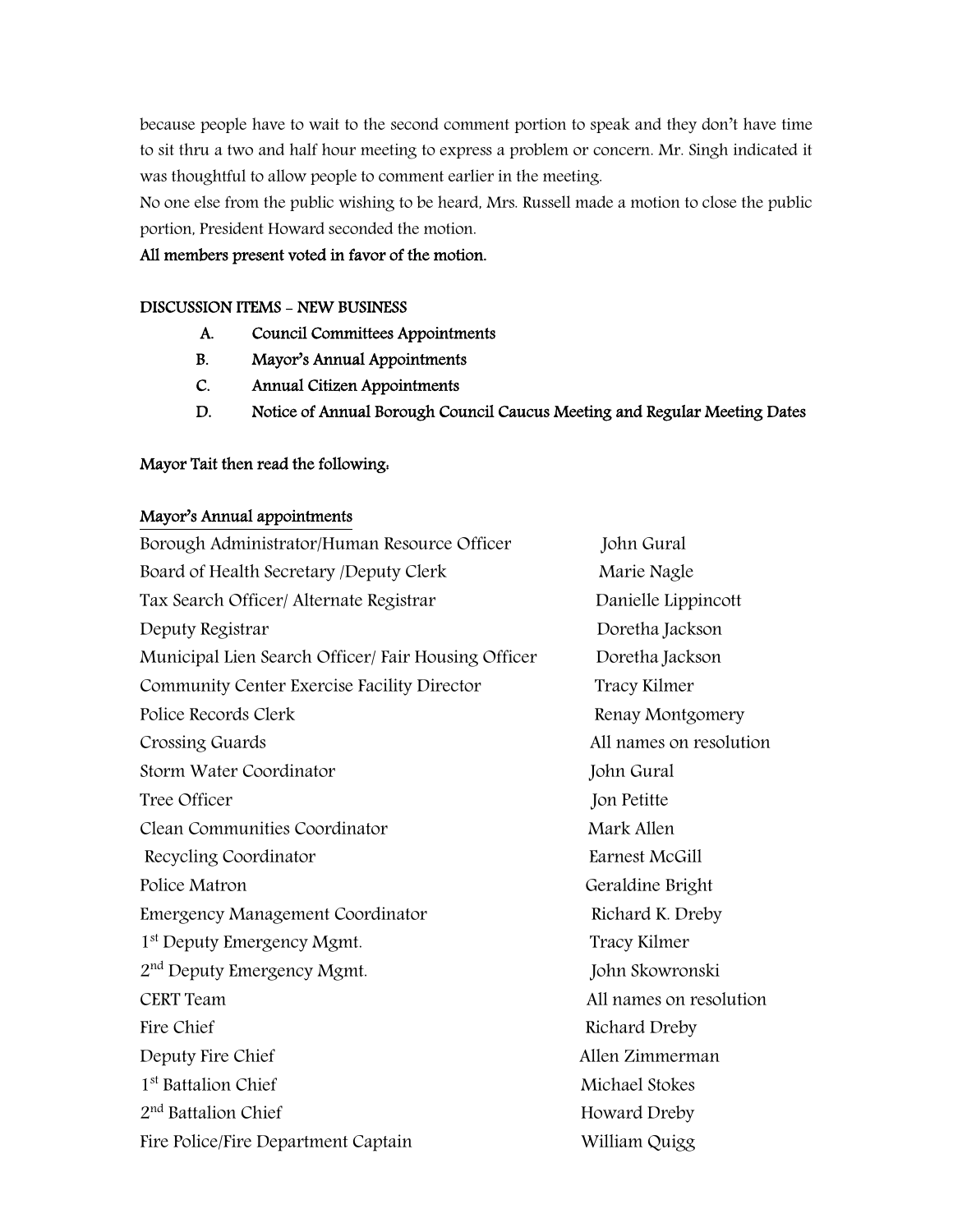| Fire Police/Fire Department Lieutenant | Teresa Bankowski |  |
|----------------------------------------|------------------|--|
| Fire Police                            | James Teasdale   |  |
| Fire Chaplin                           | David Confer     |  |

# Mayor Tait then read the following Annual Citizen Appointments;

# LAND USE BOARD

| John Gural Borough Official Class II Member 1 year |              |          | 01/01/20 | 12/31/20 |
|----------------------------------------------------|--------------|----------|----------|----------|
| Tanyika Johns                                      |              | 4 years  | 01/01/20 | 12/31/23 |
| Lewis Yetter                                       |              | 4 years  | 01/01/20 | 12/31/23 |
| Emma Melvin                                        | Alternate #1 | 2 years  | 01/01/20 | 12/31/21 |
| Kwan Hui                                           | Alternate #3 | 2 years  | 01/01/20 | 12/31/21 |
| Mindie Weiner                                      | Alternate #4 | 2 years  | 01/01/20 | 12/31/21 |
| <b>SHADE TREE ADVISORY BOARD</b>                   |              |          |          |          |
| Jon Petitte (tree officer)                         |              | 1 year   | 01/01/20 | 12/31/20 |
| Bernadette Russell - Council Rep                   |              | 1year    | 01/01/20 | 12/31/20 |
| Andrew Lehrian                                     |              | 1 year   | 01/01/20 | 12/31/20 |
| Tim Kaluhiokalani                                  |              | 1 year   | 01/01/20 | 12/31/20 |
| Emma Melvin                                        |              | 1 year   | 01/01/20 | 12/31/20 |
| <b>GREEN TEAM</b>                                  |              |          |          |          |
| Bernadette Russell                                 | 1 year       | 01/01/20 | 12/31/20 |          |
| Michelle McCann                                    | 1 year       | 01/01/20 | 12/31/20 |          |
| Laura Craig McCloud                                | 1 year       | 01/01/20 | 12/31/20 |          |
| Wendy Wentz                                        | 1 year       | 01/01/20 | 12/31/20 |          |
| Lewis Yetter                                       | 1 year       | 01/01/20 | 12/31/20 |          |
| Emma Melvin                                        | 2 years      | 01/01/20 | 12/31/21 |          |
| Loretta Kelly                                      | 2 years      | 01/01/20 | 12/31/21 |          |
| Mindie Weiner                                      | 2 years      | 01/01/20 | 12/31/21 |          |
| Michael Cloud                                      | 2 years      | 01/01/20 | 12/31/21 |          |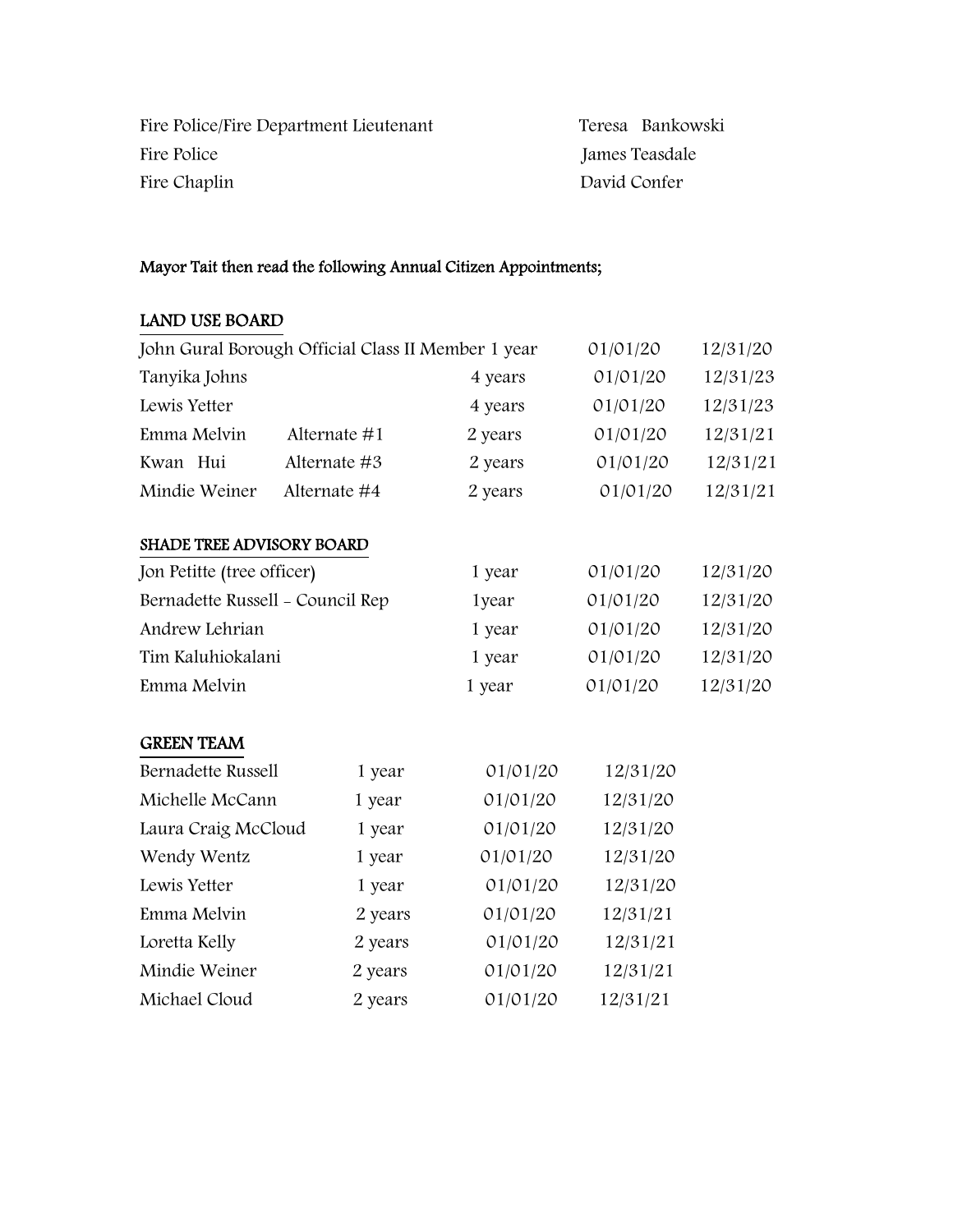## COUNCIL COMMITTEE APPOINTMENTS 2020

Mayor Tait asked President Howard for Council Committee Appointment Recommendations. Present Howard presented the following:

## Gina Ragomo Tait

Public Safety & Municipal Court; Redevelopment & Negotiations; Public Events

## Borough Council President

#### Timothy Howard

Committee Member: Public Works & Sewer; Youth & Recreation; Public Buildings, Parks & Grounds; Redevelopment & Negotiations; Communications & Public Relations; Public Events; Public Safety & Municipal Court

## Borough Council

## Brandon Allmond

Committee Member: Youth & Recreation, Public Works & Sewer; Public Buildings & Grounds; Communications & Public Relations; Public Events; Board of Education Liaison

#### Michelle McCann

Committee Member: Public Works & Sewer, Youth & Recreation, Public Buildings, Grounds & Parks, Public Safety & Municipal Court, Public Events; Green Team

#### Bernadette Russell

Committee Member: Administration & Finance; Construction/Housing/Code Enforcement; Business Community & Development; Green Team; Shade Tree Advisory Board Liaison; Public Events

## Farrah Jenkins

Committee Member: Administration & Finance; Construction, Housing & Code Enforcement; Business and Community Development; Public Events; Board of Education Liaison; Riverfront Liaison, Homeowners Association Liaison

President Howard noted all Committee Chairpersons will be selection upon the committees meeting. Palmyra High School Student Representative Kaya Robinson Patrick Tait

Mr. Gural stated a Public Safety Director must also be appointed.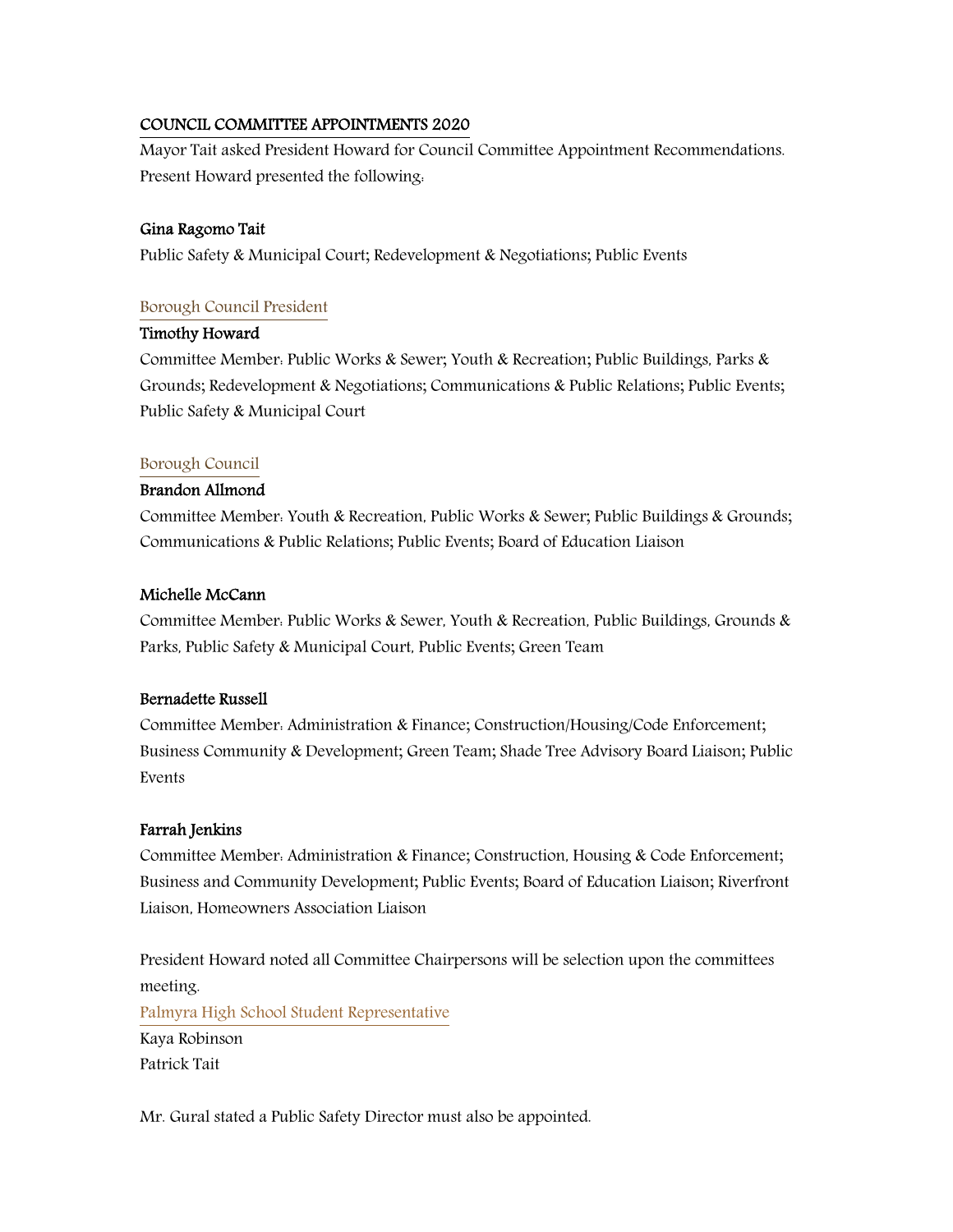Mayor Tait requested a motion to nominate someone for Public Safety Director. Mrs. Russell nominated Mayor Tait.

Mayor Tait requested a vote.

#### All members present voted in favor of the motion.

Mayor Tait then read the following Notice of Borough Council's meeting dates for 2020. All such meetings to be held on the first Monday (Caucus Meeting) and third Monday (Regular Meeting) of each month, unless otherwise noted due to a holiday. Meetings shall be held at 6:30 P.M., unless indicated with \*\*, in which case those meetings shall begin at 6:00 P.M. All meetings will be held in Borough Hall at 20 West Broad Street,

Palmyra, New Jersey 08065.Any and all business involving the Borough may be discussed. Formal official action may be taken at such meetings.

February 3rd, 2020 February  $18<sup>th</sup>$ , 2020 (Tues) March 2<sup>nd</sup>, 2020 March 16<sup>th</sup>, 2020 April 6<sup>th</sup>, 2020 April 20th, 2020 May 4<sup>th</sup>, 2020 May 18<sup>th</sup>, 2020 June  $1^{st}$ , 2020  $\bullet\bullet\bullet$ June 15th, 2020 July 20th, 2020 August 3rd, 2020 August 17th, 2020 September  $21<sup>st</sup>$ , 2020 October  $5<sup>th</sup>$ , 2020 October 19<sup>th</sup>, 2020 November  $2<sup>nd</sup>$ , 2020 \*\*\* November 16<sup>th</sup>, 2020 December  $7<sup>th</sup>$ , 2020 December 21<sup>st</sup>, 2020

Be it further resolved; the Annual Budget Workshop Meeting Shall be held on Saturday March 28<sup>th</sup>, 2020 at 8:00 am.

At that time, the governing body may adopt a resolution to retire into closed session for the purpose of discussing qualified exemptions from the Open Public Meetings Act. The Borough Council, immediately following closed session will resume with the general business of the meeting and formal action may then be taken. The public is welcomed to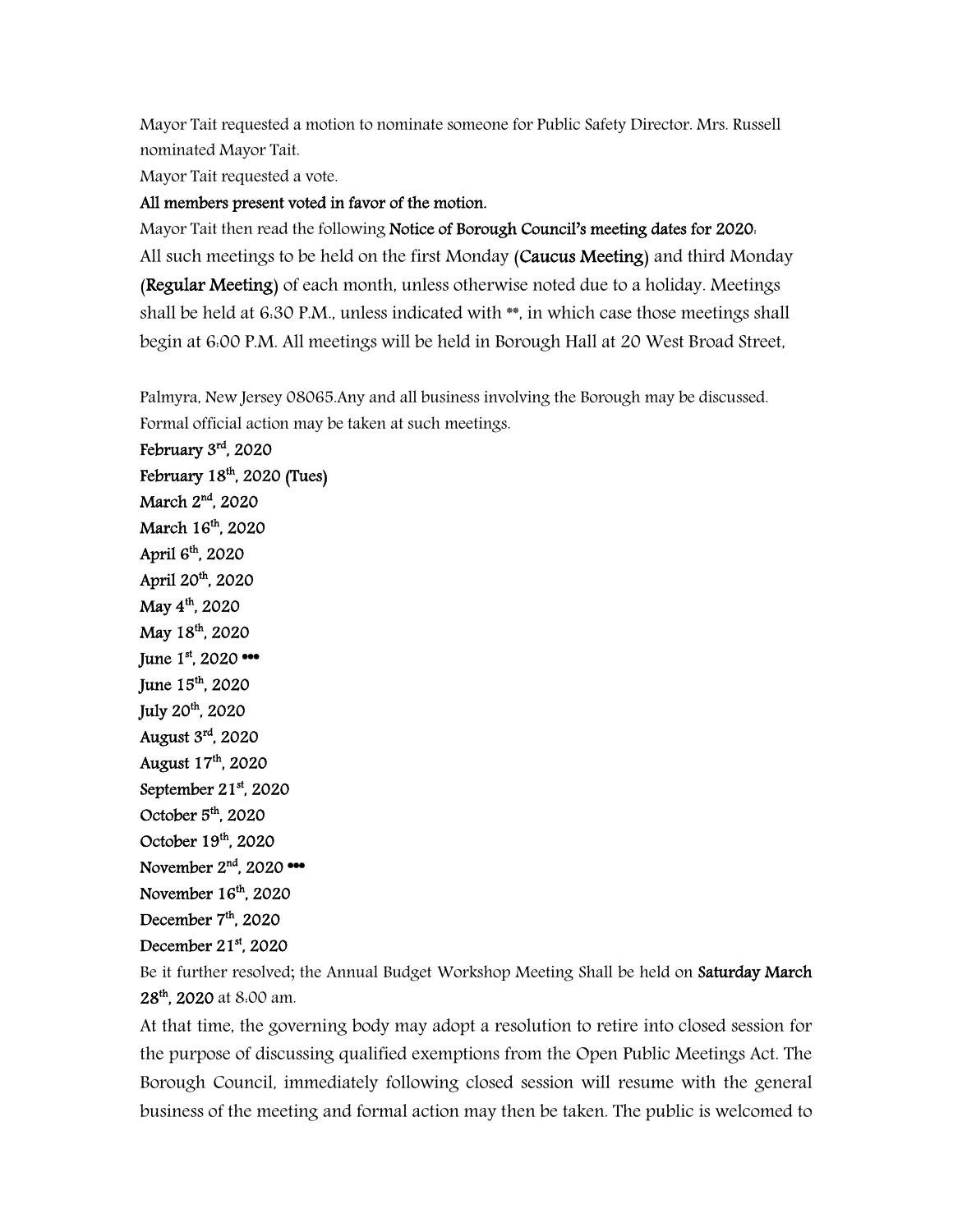attend and speak at any meeting of the Borough Council of the Borough of Palmyra, County of Burlington and State of New Jersey.

Mayor Tait indicated Resolution 2020-01 to Resolution 2020-80 will be enacted as a single motion, if any resolution needs additional discussion it will be removed from the consent agenda and voted on separately. Mayor Tait asked if any resolutions needed to be removed from the consent agenda.

Mrs. Russell requested resolution 2020-20 be removed from the consent agenda.

## Mayor Tait then read Resolution 2020-1 to Resolution 2020-19 and Resolution 2020-21 to Resolution 2020-80.

- 1. Resolution 2020-01, Resolution to Confirm Council Committee Appointments
- 2. Resolution 2020-02, Resolution to Confirm Mayor's Annual Appointments
- 3. Resolution 2020-03, Resolution to Confirm Mayor's Annual Citizen Appointments
- 4. Resolution 2020-04, Resolution Approving the Borough of Palmyra Official Caucus and Regular Monthly Public Meeting Dates for the Borough Council for 2020
- 5. Resolution 2020-05, Resolution Authorizing the Appointment of Ted Rosenberg, Esq., as Municipal Solicitor.
- 6. Resolution 2020-06, Resolution Authorizing the Appointment of Philip A Norcross, Esq. of Parker McCay as Special Counsel/Bond Attorney.
- 7. Resolution 2020-07, Resolution Authorizing the Appointment of Armando Riccio, Esq. as Special Counsel/Labor Attorney.
- 8. Resolution 2020-08, Resolution Authorizing the Appointment of Eric M Bernstein, Esq. of Eric M Bernstein & Associates, LLC as Special Counsel/Conflict Attorneys.
- 9. Resolution 2020-09, Resolution Authorizing the Appointment of Andrew Brewer, Esq. of Maraziti Falcon, LLP as Special Counsel/Municipal Redevelopment Attorney.
- 10. Resolution 2020-10, Resolution Authorizing the Appointment of Robert P. Nehila Jr., of Bowman & Company LLP, as Municipal Auditor
- 11. Resolution 2020-11, Resolution Authorizing the Appointment of William Kirchner of Environmental Resolutions Inc., (ERI) as Municipal Engineer
- 12. Resolution 2020-12, Resolution Authorizing the Appointment of William Kirchner of Environmental Resolutions Inc., (ERI) as Municipal Sewer Engineer
- 13. Resolution 2020-13, Resolution Authorizing the Appointment of John Hogue & Valdimir Raskin of Environmental Resources Management (ERM), as Municipal Environmental Engineer/Consultant and LSRP.
- 14. Resolution 2020-14, Resolution Authorizing the Appointment of Gregory R. Valesi and James Winckowski of Consulting & Municipal Engineers (CME) as Special Projects Engineer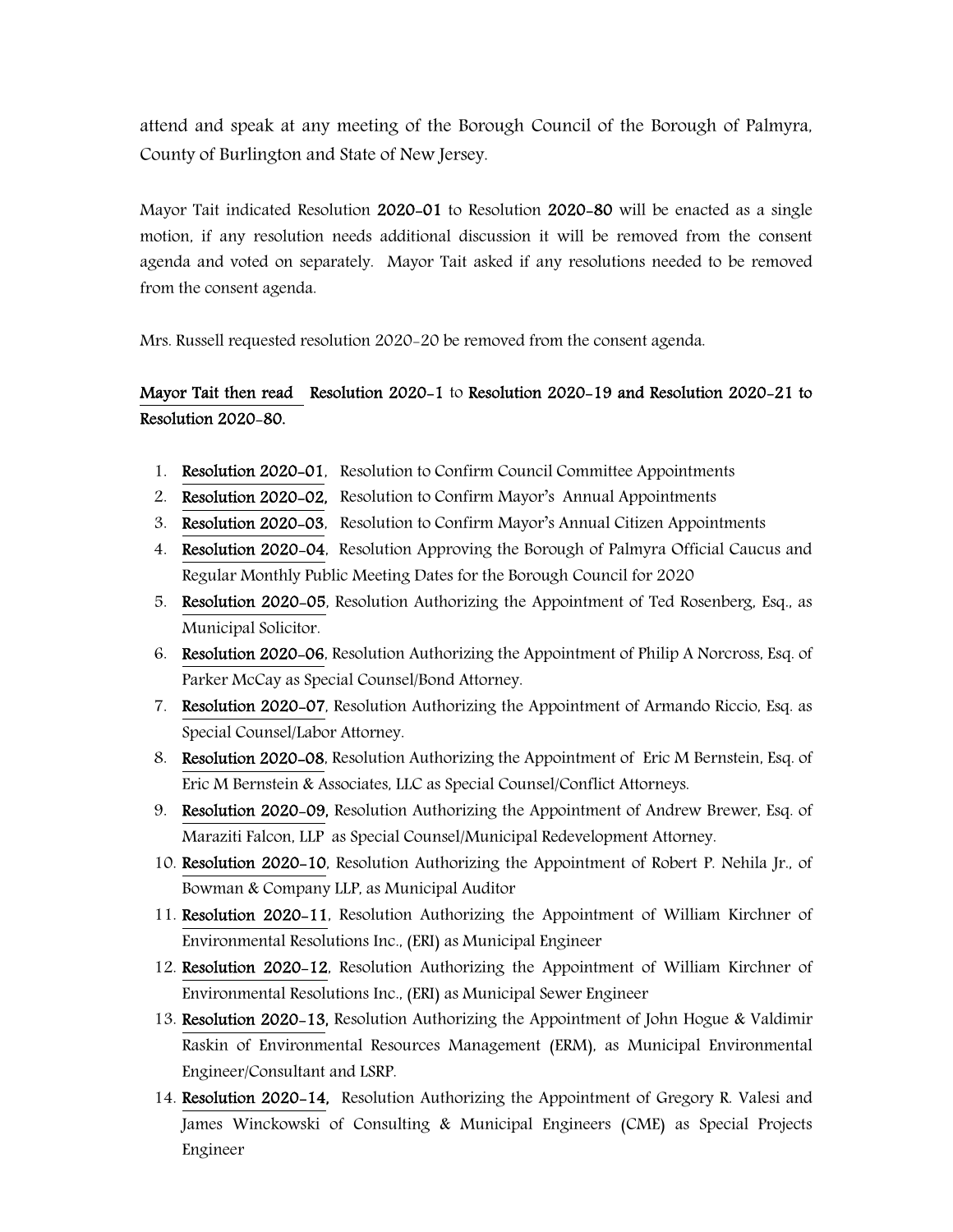- 15. Resolution 2020-15, Resolution Authorizing the Appointment of David Gerkens of Community Grants, Planning and Housing, (CGP&H) as Municipal Planner/Grants Coordinator.
- 16. Resolution 2020-16, Resolution Authorizing the Appointment of Community Grants, Planning and Housing, (CGP&H) as Municipal Affordable Housing/RCA Administrator.
- 17. Resolution 2020-17, Resolution Authorizing the Appointment of James D. Fattorini, Esq., as Municipal Public Defender.
- 18. Resolution 2020-18, Resolution Authorizing the Appointment Greg Perr, Esq. as Municipal Prosecutor.
- 19. Resolution 2020-19, Resolution Authorizing the Appointment of any/all other Municipal Prosecutors In Burlington County, as Substitute Prosecutor
- 20. Resolution 2020-20, Resolution Authorizing the Appointment of Christopher J Powell of Hardenbergh Insurance Group as Insurance Consultant/ JIF Risk Management Consultant and Authorizing JIF Risk Management Consultant Agreement
- 21. Resolution 2020-21, Resolution Authorizing The Mayor to Execute Contracts with All Appointed Professionals After Review and Approval by the Solicitor and the Chief Financial Officer.
- 22. Resolution 2020-22, Resolution Appointing John Gural as Administrator for The Borough Of Palmyra
- 23. Resolution 2020-23, Resolution Appointing John Gural as Burlington County JIF Fund Commissioner.
- 24. Resolution 2020-24, Resolution Appointing John Gural as Burlington County JIF Claims Coordinator
- 25. Resolution 2020-25, Resolution Appointing John Gural as Hearing Officer For Non-Uniformed Employees
- 26. Resolution 2020-26, Resolution Appointing John Gural as Storm Water Coordinator for the Borough of Palmyra
- 27. Resolution 2020-27, Resolution Appointing John Gural as Human Resources Officer for the Borough of Palmyra.
- 28. Resolution 2020-28, Resolution Appointing Scott Pearlman as Burlington County JIF Alternate Fund Commissioner.
- 29. Resolution 2020-29, Resolution Appointing Robert Verry as Hearing Officer for Uniformed Employees
- 30. Resolution 2020-30, Resolution Appointing Tracy Kilmer as Burlington County JIF Safety Coordinator.
- 31. Resolution 2020-31, Resolution Appointing Tracy Kilmer as Housing Official and Housing Inspector for The Borough Of Palmyra
- 32. Resolution 2020-32, Resolution Appointing Tracy Kilmer as Zoning Officer for the Borough of Palmyra.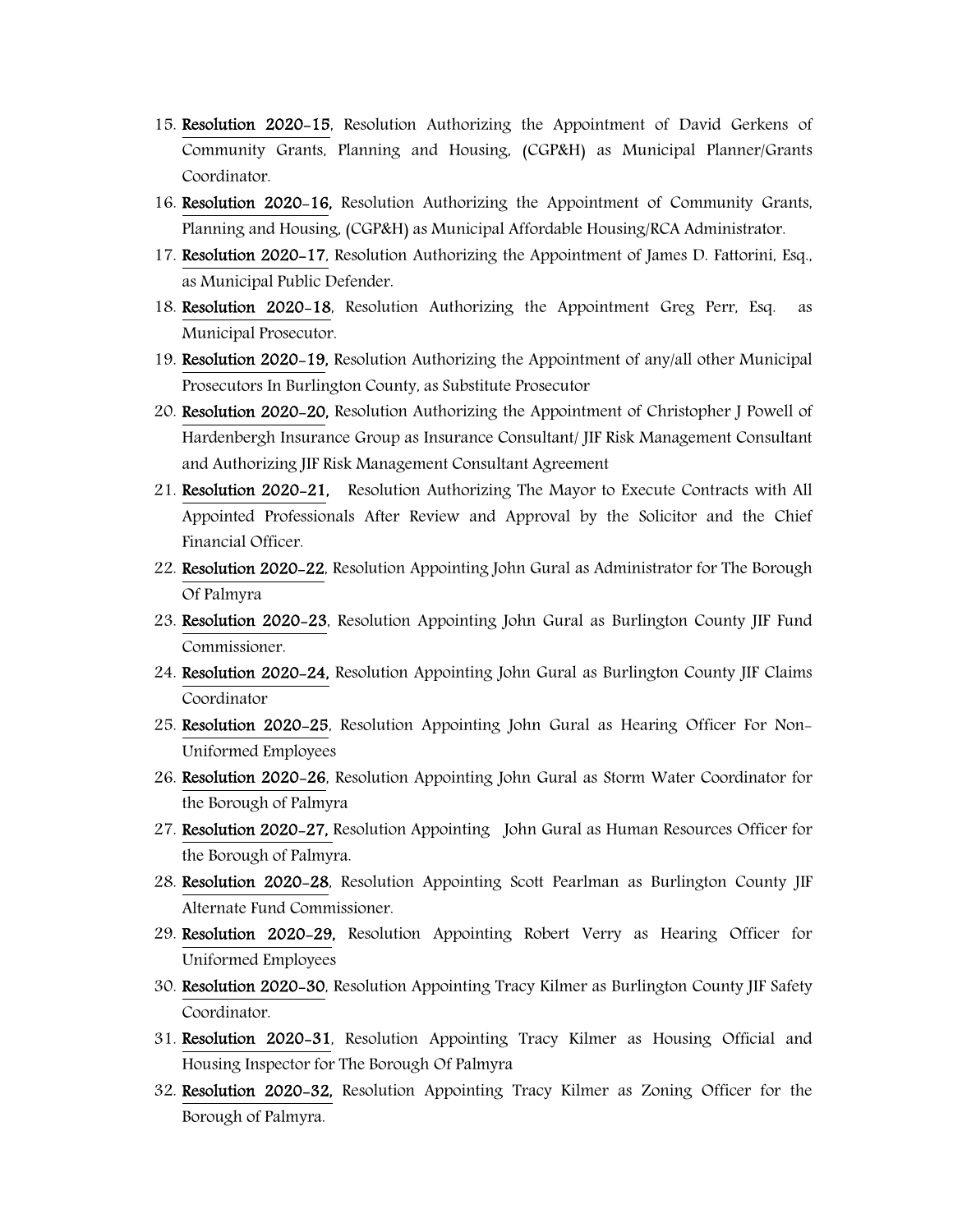- 33. Resolution 2020-33, Resolution Appointing Donna Condo as Public Agency Compliance Officer For the Borough of Palmyra
- 34. Resolution 2020-34, Resolution Appointing John Gural, Doretha Jackson and Ernest McGill as DOT/CDL Designated Employer Representatives
- 35. Resolution 2020-35, Resolution Appointing Danielle Lippincott as Alternate Registrar for the Borough of Palmyra
- 36. Resolution 2020-36, Resolution Appointing Doretha R. Jackson As Fair Share Housing Officer For The Borough of Palmyra
- 37. Resolution 2020-37, Resolution Appointing Doretha R. Jackson as Deputy Registrar for the Borough of Palmyra
- 38. Resolution 2020-38, Resolution Appointing Marie Nagle as Board of Health Coordinator for the Borough of Palmyra
- 39. Resolution 2020-39, Resolution Appointing Marie Nagle as Burlington County JIF Wellness Coordinator for the Borough of Palmyra
- 40. Resolution 2020-40, Resolution Appointing Ernest McGill as Recycling Coordinator for the Borough of Palmyra.
- 41. Resolution 2020-41, Resolution Appointing Mark Allen as Clean Communities Coordinator for the Borough of Palmyra.
- 42. Resolution 2020-42, Resolution Appointing Jon Pettite as Tree Officer for the Borough of Palmyra
- 43. Resolution 2020-43, Resolution Appointing the Crossing Guards for The Borough of Palmyra for 2019.
- 44. Resolution 2020-44, Resolution appointing John Yansick as a Part-time Public Works Laborer, effective January 1, 2020 with a term expiring 4/30/2020, not-to-exceed 28 hours per week at \$16.50 per hour.
- 45. Resolution 2020-45, Resolution appointing James Brett as a Part-time Public Works Laborer, effective January 1, 2020 with a term expiring 4/30/2020, not-to-exceed 28 hours per week at \$16.50 per hour.
- 46. Resolution 2020-46, Resolution Appointing the Borough of Palmyra Community Emergency Response Team (C.E.R.T.) Members
- 47. Resolution 2020-47, Resolution Authorizing the Appointment of Richard K. Dreby as Emergency Management Coordinator for the Borough of Palmyra
- 48. Resolution 2020-48, Resolution Authorizing the Appointment Michael Lunemann as Code Enforcement Officer
- 49. Resolution 2020-49, Resolution Appointing Philip Opalski as part-time Housing Inspector, Fire Inspector and RCS Building Inspector not-to-exceed 16 hours per week.
- 50. Resolution 2020-50, Resolution Appointing Dominic Petito as Plumbing Sub-Code Official and Plumbing Inspector
- 51. Resolution 2020-51, Resolution Appointing Raymond Holshue as Electrical Sub-Code Official and Electrical Inspector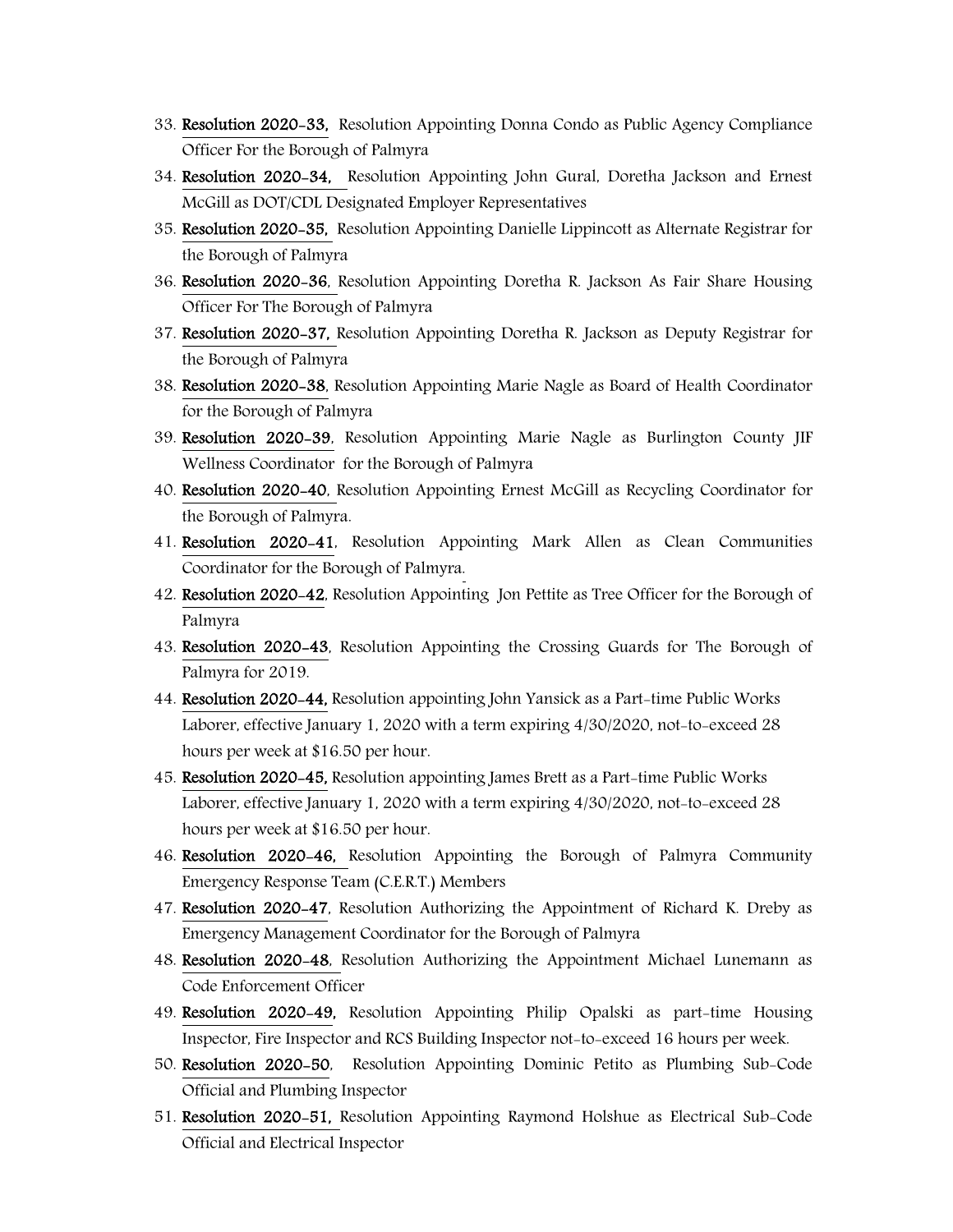- 52. Resolution 2020-52, Resolution Appointing Michael Lunemann as Mechanical Subcode Official and Mechanical Inspector
- 53. Resolution 2020-53, Resolution Appointing Michael Lunemann as Abandoned Property List Public Official for the Borough of Palmyra
- 54. Resolution 2020-54, Resolution Appointing Charles Soper, Wesley Allen, and Ella Graham as Chaplains for the Borough of Palmyra Police Department
- 55. Resolution 2020-55, Resolution Appointing Dale Palmer as part-time Supervisor for Public Buildings and Grounds Department
- 56. Resolution 2020-56, Resolution Appointing George Moore as part-time to Public Buildings and Grounds Department
- 57. Resolution 2020-57, Resolution Appointing Michele Wright-Sykes as part-time Community Center Scheduling Coordinator and Public Events Organizer For the Borough of Palmyra
- 58. Resolution 2020-58, Resolution Appointing Selina Korab and Christiana Quinton as parttime Community Center Scheduling Assistants for the Borough of Palmyra
- 59. Resolution 2020-59, Resolution Appointing Stacey Brugler as part-time Payroll Clerk and Finance Assistant
- 60. Resolution 2020-60, Resolution Appointing Linda Yansick as part-time Tax Clerk and Public Works/Sewer Administrative Assistant
- 61. Resolution 2020-61, Resolution Designating the Burlington County Times and the Courier Post as the Legal Newspapers and GovDeals.com as the Legal Auction Site for Vehicles and Property.
- 62. Resolution 2020-62, Resolution Authorizing the 2020 Temporary Budget Appropriations.
- 63. Resolution 2020-63, Resolution To Approve 2020 Temporary Debt Service for the Borough of Palmyra in the County of Burlington, State of New Jersey
- 64. Resolution 2020-64, Resolution Approving a Cash Management Plan for The Borough Of Palmyra.
- 65. Resolution 2020-65, Resolution Fixing the Rate of Interest to Be Charged On Delinquent Taxes, Sewer Payments and Assessments
- 66. Resolution 2020-66, Resolution Authorizing The Tax Collector to Cancel Debits and Credits of \$10.00 or Less for Tax and Sewer Payments
- 67. Resolution 2020-67, Resolution Authorizing the Tax Assessor to file Rollbacks, Assessments, Added and Omitted Tax Appeals and Assessor's List of Corrections and Errors on behalf of the Borough of Palmyra
- 68. Resolution 2020-68, Resolution Authorizing the Mayor to Execute a Shared Service Agreement with Willingboro Township for 2020 Animal Control Services in the amount of \$14,000.00.
- 69. Resolution 2020-69, Resolution Authorizing a Contract with the Burlington County Municipal Joint Insurance Fund Retrospective Program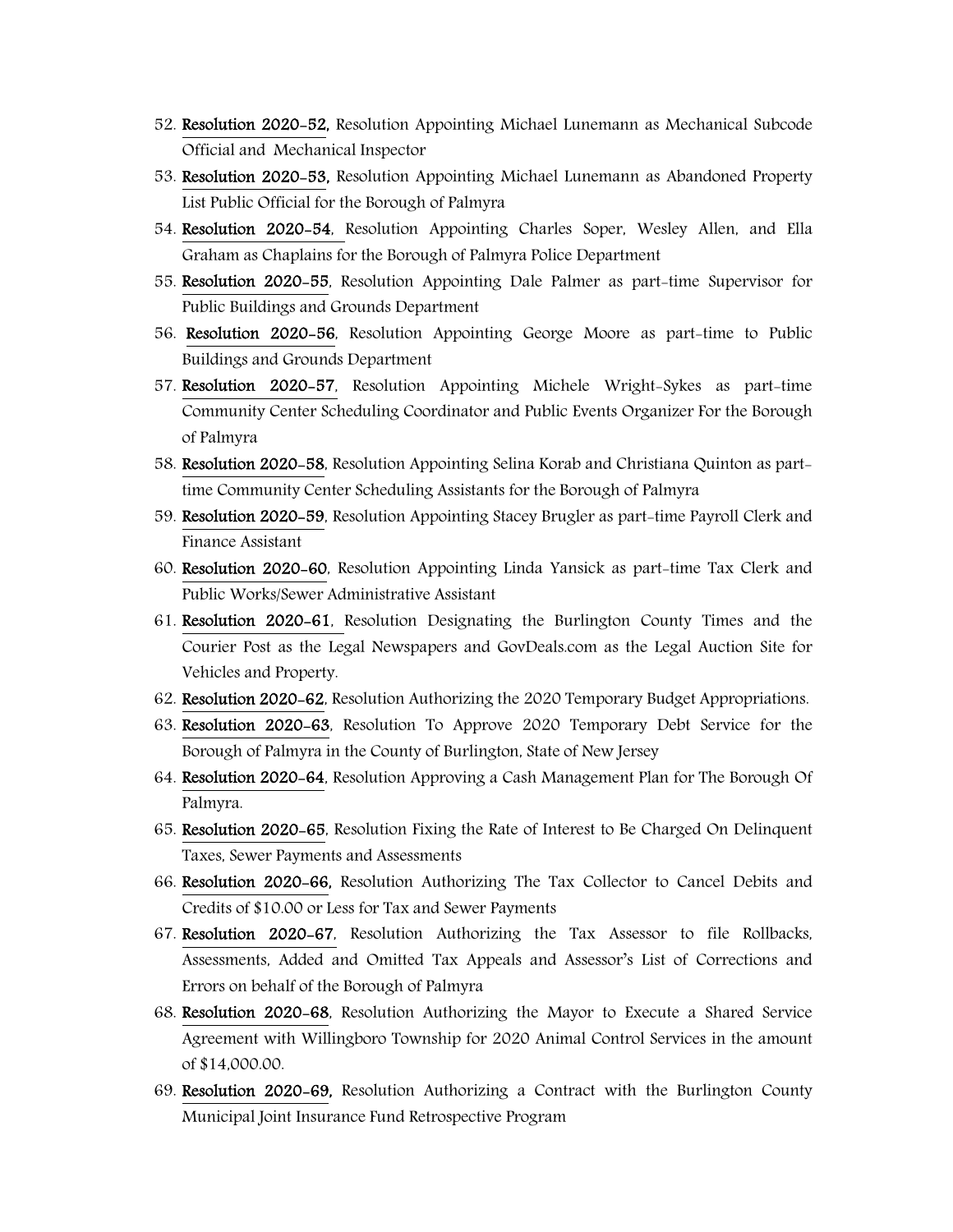- 70. Resolution 2020-70, Resolution Awarding 2020 Maintenance Contract for Sewage Treatment Plant to Municipal Maintenance Company in the amount of \$307,610.00, subject to the Solicitor's review and Chief Financial Officer's certification
- 71. Resolution 2020-71, Resolution Awarding 2020 On-Call Contracting Services Contract to Neri's Construction & Rentals, Inc. in the amount of \$400,079.00 subject to the Solicitor's review and the Chief Financial Officer's certification
- 72. Resolution 2020-72, Resolution Awarding 2020 Sewer Treatment Plant and Pump Station Debris Removal Contract to FRANC Environmental in the amount of \$42,840.00 subject to the Solicitor's review and the Chief Financial Officer's certification
- 73. Resolution 2020-73, Resolution Authorizing a refund in the amount of \$1,532.29 for Overpayment of Taxes on Block 152 Lot 9.02 Qualifier C7505
- 74. Resolution 2020-74, Resolution Authorizing the Cancellation of Taxes for a totally Disabled Veteran at Block 5 Lot 10 Partial Tax Year Beginning November 5, 2019 and Thereafter and Refunding Taxes Paid
- 75. Resolution 2020-75, Resolution Authorizing the Payment of December bills in the amount of \$1,957,426.11.
- 76. Resolution 2020-76, Resolution Authorizing the Chief Finance Officer to Pay Vendor Bills during the Month of January 2020.
- 77. Resolution 2020-77, Resolution Appointing Donna Condo as Secondary Human Resources Officer for the Borough of Palmyra.
- 78. Resolution 2020-78, Resolution Approving Adam Fries as a member of the Junior Firefighters' Auxiliary to the Palmyra Fire Department
- 79. Resolution 2020-79, Resolution Authorizing the Closing of Public Road in Conjunction with the Public Road Pump Station Elimination Project.
- 80. Resolution 2020-80, Resolution Calling for the study Commission to review the Open Records Act.

Mayor Tait asked for a motion to approve the consent agenda Resolutions 2020-1 thru Resolution 2020-19 and Resolution 2020-21 thru Resolution 2020-80. Mrs. Russell made a motion to approve Resolutions 2020-1 thru Resolution 2020-19 and Resolution 2020-21 thru Resolution 2020-80. President Howard second the motion.

## At the call of the roll, the vote was:

## AYES: Mr. Allmond, Mrs. Jenkins, Mrs. McCann, Mrs. Russell, President Howard NAYES: None

Resolution 2020-1 thru Resolution 2020-19 and Resolution 2020-21 thru Resolution 2020-80 were approved.